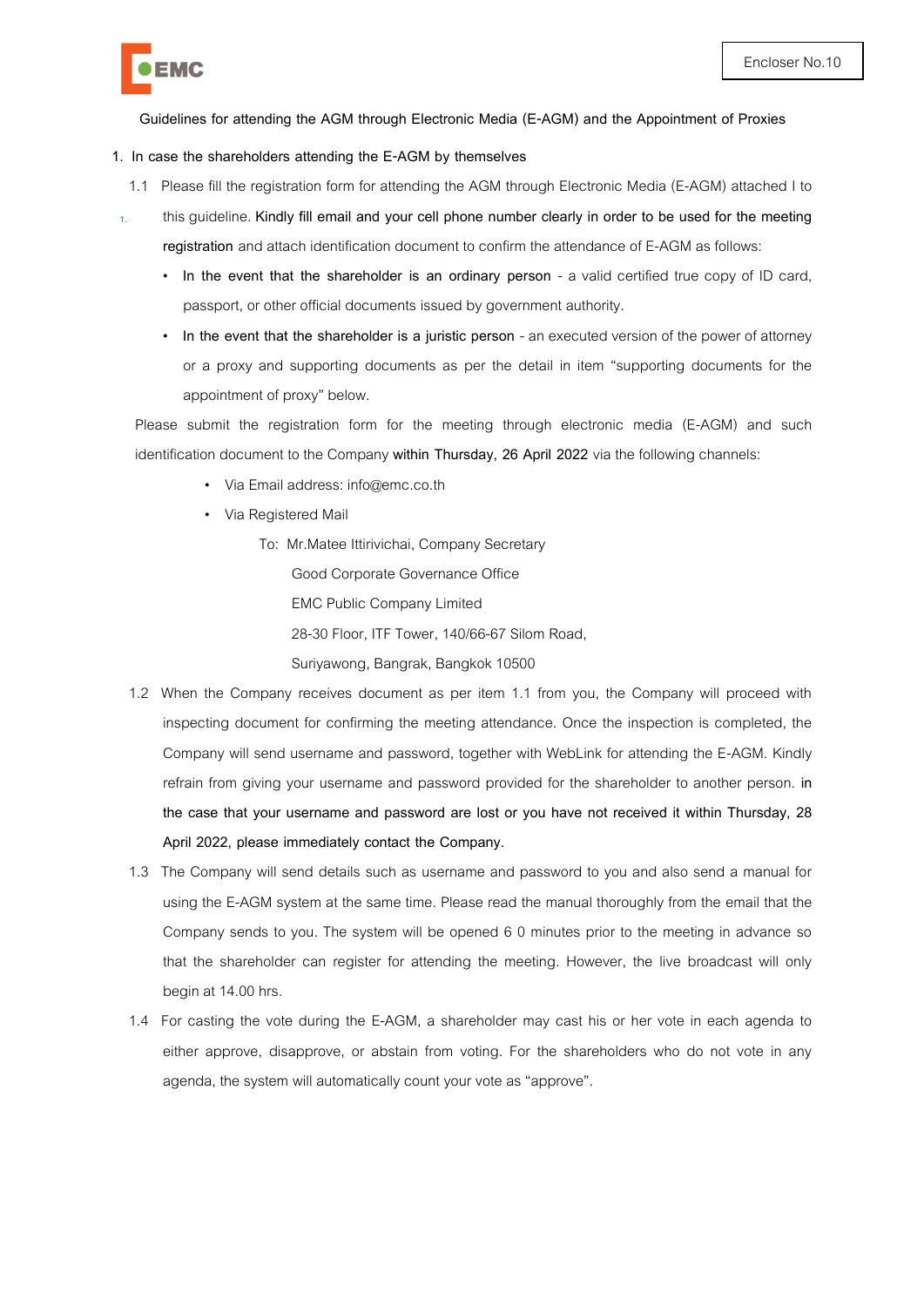

- 1.5 If you have encounter with any technical problem in using the E-AGM system before or during the meeting, please contact Poise Technology Company Limited who will be the Company's service
- 1. provider for the Company's E-AGM's meeting. The Company will specify a contact channel to Poise Technology Company Limited Company Limited in the email sending username and password to you.

| List of administrators using the system |                                      |  |  |
|-----------------------------------------|--------------------------------------|--|--|
| Tassanavadee Tawachalee                 | Kantarat Jungtanapond                |  |  |
| Mobile: 062-908-8787                    | Mobile: 092-670-3232                 |  |  |
| E-mail: tassanavadee@poise.co.th        | E-mail: kantarat@poisetechnology.com |  |  |

### **2. In case the shareholders appointing proxy to attend the E-AGM**

In case that a shareholder is unable to attend the meeting, he/she may authorize another person or the Company's independent director, to attend and vote on his/her behalf. The name of independent directors are as follows:

| Name of Directors/Position      | Age | Address                                       | Interest in the |
|---------------------------------|-----|-----------------------------------------------|-----------------|
|                                 |     |                                               | agenda          |
| 1. Miss Promart Hantra,         | 69  | <b>EMC Public Company Limited</b>             |                 |
| Chairman of the Audit Committee |     | 28-30 Floor, ITF Tower, 140/66-67 Silom Road, |                 |
|                                 |     | Suriyawong, Bangrak, Bangkok 10500            |                 |
| 2. MissThaweesri Wikayathipat,  | 70  | <b>EMC Public Company Limited</b>             |                 |
| Member of the Audit Committee   |     | 28-30 Floor, ITF Tower, 140/66-67 Silom Road, |                 |
|                                 |     | Suriyawong, Bangrak, Bangkok 10500            |                 |
| 3. Dr. Yaowarin Srichainan,     | 70  | <b>EMC Public Company Limited</b>             |                 |
| Member of the Audit Committee   |     | 28-30 Floor, ITF Tower, 140/66-67 Silom Road, |                 |
|                                 |     | Suriyawong, Bangrak, Bangkok 10500            |                 |

Remark: \*Interest in the special agenda 5: To consider and appoint the directors in replacement of those who complete their terms by rotation

In this regard, the Company would like to request shareholders to fill statement and sign in the proxy, details of which appear in Attachment 9 of the invitation letter and send the proxy together with supporting documents for the appointment of proxy (as specified below) to the Company **within Tuesday, 26 April 2022** via the following channels:

- Via Email address: info@emc.co.th
- Via Registered Mail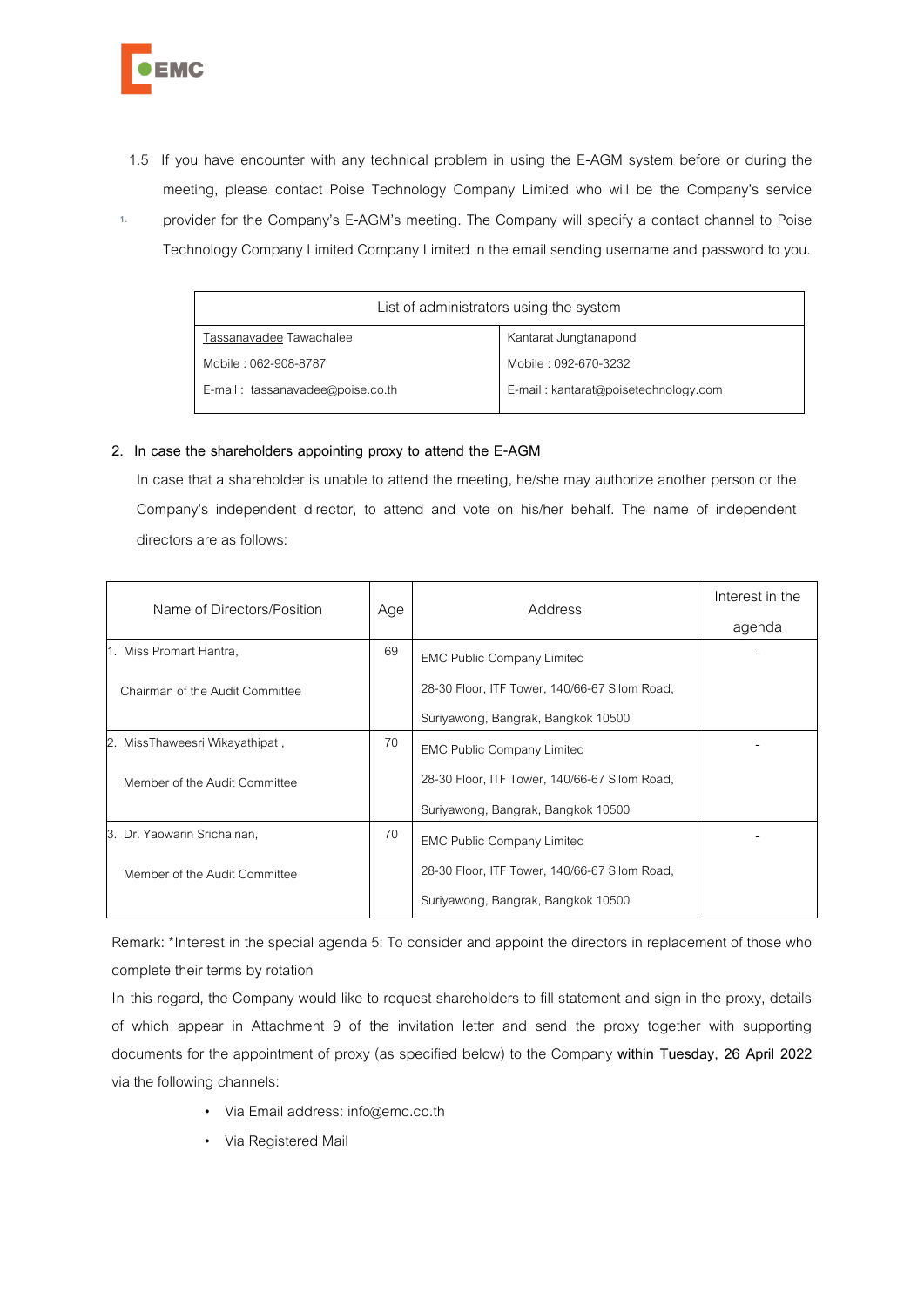

1.

To: Mr.Matee Ittirivichai ,Company Secretary Good Corporate Governance Office **EMC Public Company Limited** 28-30 Floor, ITF Tower, 140/66-67 Silom Road,

Suriyawong, Bangrak, Bangkok 10500

# **Supporting documents for the appointment of proxy**

#### **Shareholder appoints a proxy:**

- 1. Proxy Form A or Proxy Form B, correctly and completely filled in, and signed by the shareholder and the proxy
- 2. A copy of an identification document of the grantor, certified a true copy by the grantor; and
- 3. A copy of an identification document of the proxy, certified a true copy by the proxy:

# **Juristic person:**

- 1. Proxy Form A or Proxy Form B, correctly and completely filled in, and signed by the representative of the juristic person and the proxy:
- 2. A copy of the affidavit of the juristic person, issued by the Department of Business Development, Ministry of Commerce, which shows that the representative of the juristic person (authorized director) attending the meeting in person, is authorized to act on behalf of the juristic person which is a shareholder, issued no earlier than six months prior to the meeting, and certified a true copy by the representative of the juristic person (authorized director), with the company seal affixed (if any);
- 3. A certified true copy of an identification document of the representative of the juristic person (authorized director); and
- 4. A copy of an identification document of the proxy, certified a true copy by the proxy.

# **A juristic person registered outside the country:**

- 1. Proxy Form c, correctly and completely filled in, and signed by the representative of the juristic person (authorized director) and the proxy, with the Company seal affixed (if any).
- 2. Documents from the shareholder
	- A copy of the affidavit of the juristic person which is a shareholder, which is issued by a government agency of such country (which shows that the representative of the juristic person (authorized director), who signs as the grantor, is authorized to act on behalf of the juristic person which is a shareholder), issued no earlier than six months prior to the meeting, and certified a true copy by the representative of the juristic person (authorized director), with the company seal affixed (if any).
	- A certified true copy of an identification document of the representative of the juristic person (authorized director).
	- A copy of the power of attorney from the shareholder, which is a foreign investor, appointing the custodian to attend the meeting and cast a vote, certified a true copy by the representative of the juristic person (authorized director), with the company seal affixed (if any).